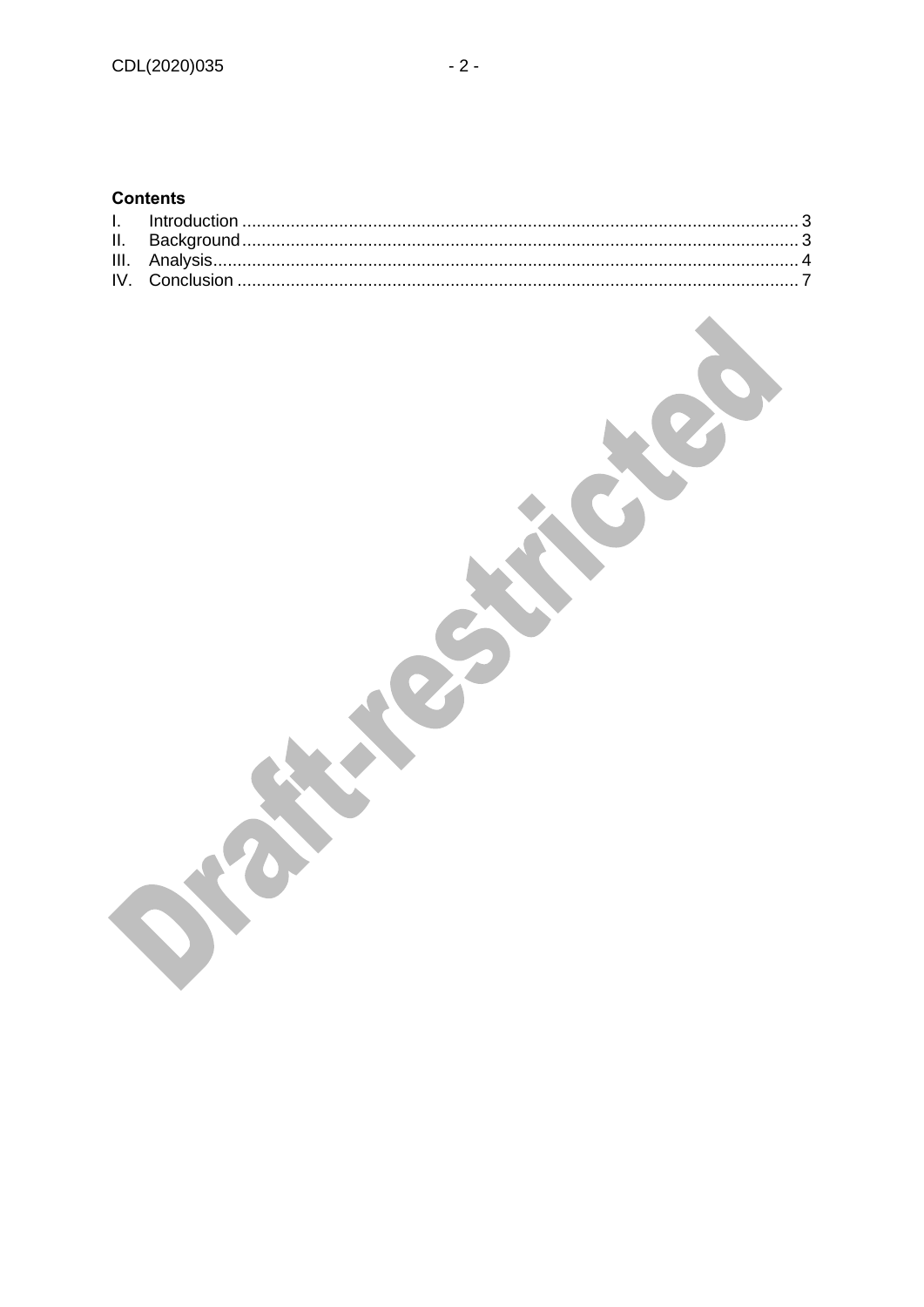### <span id="page-2-0"></span>**I. Introduction**

1. By letter of 22 September 2020, the Parliament of Georgia requested an opinion of the Venice Commission on the draft Organic Law amending the Organic Law on Common Court (CDL-REF(2020)069).

2. Mr Yavuz Atar, Mr Richard Barrett, Mr Nicolae Esanu, Mr Jørgen Steen Sørensen and Mr Mats Melin (Expert, former member of CCJE) acted as rapporteurs for this opinion.

3. Owing to the sanitary situation due to the Covid-19 pandemic and to the very short period of time available to prepare this opinion, a visit to Georgia could not be organised. Therefore, on 30 September 2020, a series of virtual meetings was organised in lieu of the visit with (in chronological order): the High Council of Justice of Georgia, NGOs, the Parliamentary Opposition, the Parliamentary Majority and the Deputy Public Defender.

4. The Secretariat and the rapporteurs were informed on 30 September 2020 that the Parliament of Georgia had adopted, at its third and final reading, the draft Organic Law amending the Organic Law on Common Court.

5. This opinion was prepared in reliance on the English translation of the draft Organic Law amending the Organic Law on Common Court (hereinafter, "the draft Amendments"). The translation may not accurately reflect the original version on all points.

*6. This opinion was drafted on the basis of comments by the rapporteurs and the results of the virtual meetings on \*\*\*. It was adopted by the Venice Commission at its … Plenary Session (Venice, …).*

#### <span id="page-2-1"></span>**II. Background**

7. On 16 April 2019, following a request for an urgent opinion made by the then Speaker of Parliament on 11 March 2019, the Venice Commission issued an Urgent Opinion on the Selection and Appointment of the Judges of the Supreme Court of Georgia.<sup>1</sup> The Urgent Opinion was subsequently endorsed by the Venice Commission at its 119<sup>th</sup> Plenary Session, on 21-22 June 2019.

8. The Urgent Opinion welcomed the amendments made to the provisions on the selection and appointment of the judges of the Supreme Court of Georgia, but formulated the following key recommendations:<sup>2</sup>

- *a. A higher age requirement and more emphasis on a candidate's experience as well as judgment, independence and diversity should be provided in the eligibility criteria;*
- *b. The requirement for non-judge candidates to have passed the judicial qualification examination should be reconsidered because, […], only "specialist of distinguished qualification in the field of law" may be non-judge candidates for the Supreme Court. Persons with such qualifications should not be forced to sit an examination to prove*  that they are capable of dealing with points of law, which is the essence of the work of *a Supreme Court;*
- *c. Conducting secret ballots in the High Judicial Council should be abolished; information regarding the qualifications of candidates should be made public and the procedure should be based on the objective criteria on which each candidate is evaluated,*

<sup>1</sup> Venice Commission, CDL-PI(2019)002-e, Urgent Opinion on the selection and appointment of Supreme Court judges of Georgia.

<sup>2</sup> Ibid., paragraphs 67 and 68.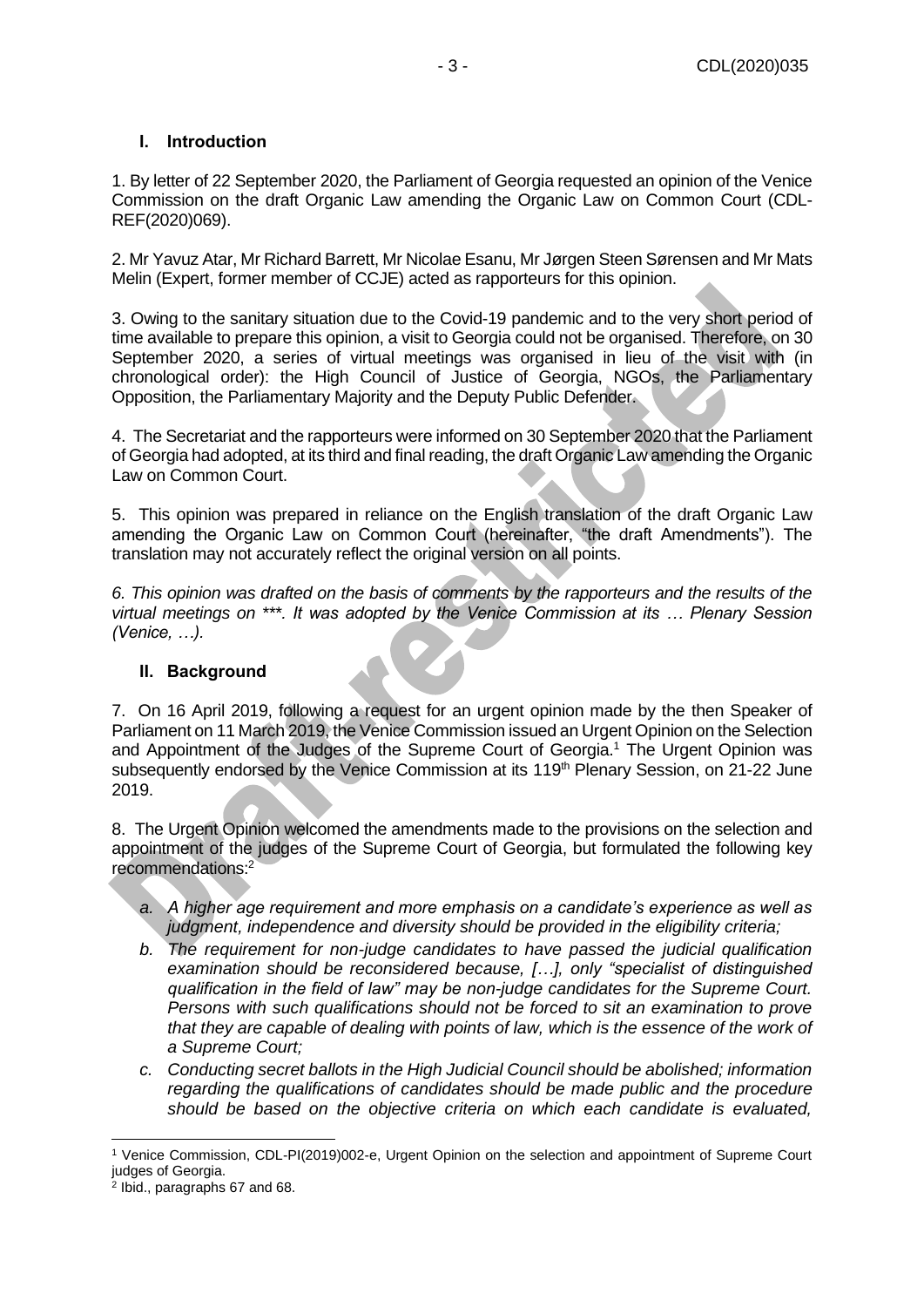*producing a pool of candidates who satisfy these criteria. Within this pool, the candidates should be ranked according to the scores they have obtained during the evaluation procedure. This will allow a list of the best candidates to be presented to Parliament;* 

- *d. Reasoned decisions regarding the selection and exclusion of candidates must be produced, with the possibility for a judicial appeal (see Article 35<sup>4</sup> of the Organic Law on Common Courts);*
- *e. A member of the High Council of Justice, who is a candidate for judges of the Supreme Court, should be excluded from all procedures pertaining to the selection and nomination of these candidates.*
- 9. The Commission made the following additional recommendations:
	- *f. The procedure for the appointment of a Supreme Court judge should be initiated before the end of a judge's term of office, so as to ensure that the Supreme Court is not short of judges;*
	- *g. An anti-deadlock mechanism is needed for situations in which candidates have*  received the necessary number of votes to be nominated to the second ballot, but not *2/3rd of the required votes, if this requirement is kept.*

10. The draft Amendments were adopted at their first reading, on 16 September 2020, and at their second reading, on 18 September 2020.

11. On 18 September 2020, the rapporteurs of the Parliamentary Assembly of the Council of Europe issued a public statement, urging the Georgian authorities to request a Venice Commission opinion on the proposed amendments before they are adopted.<sup>3</sup>

12. In their request for an opinion on 22 September 2020, the Georgian authorities sought an assessment of whether the draft Amendments met the Commission's recommendations contained in the Urgent Opinion.

13. The Commission was willing to assist the Georgian authorities in reforming the system of appointment of Supreme Court judges in line with European standards and meeting the domestic calendar. However, owing to the extremely limited amount of time it disposed as a result of the belated opinion request, the Commission could not but limit the scope of its analysis of the draft Amendments to the examination of whether its previous recommendations had been met in the draft Amendments under consideration.

14. On 30 September 2020, the Secretariat and the rapporteurs were informed, regrettably, that the final adoption of these draft Amendments took place on that same day.

### <span id="page-3-0"></span>**III. Analysis**

15. In order for the best candidates to be presented to Parliament, the Venice Commission had recommended abolishing decisions by secret ballot, publishing information regarding the qualifications of the candidates, evaluating the candidates on the basis of objective criteria, producing a pool of suitable candidates, ranked according to the scores they had obtained during the evaluation procedure.

<sup>3</sup> [https://pace.coe.int/en/news/8013/pace-monitors-urge-georgian-authorities-to-request-venice-commission](https://pace.coe.int/en/news/8013/pace-monitors-urge-georgian-authorities-to-request-venice-commission-opinion-on-changes-to-the-process-for-appointing-supreme-court-judges-)[opinion-on-changes-to-the-process-for-appointing-supreme-court-judges-](https://pace.coe.int/en/news/8013/pace-monitors-urge-georgian-authorities-to-request-venice-commission-opinion-on-changes-to-the-process-for-appointing-supreme-court-judges-)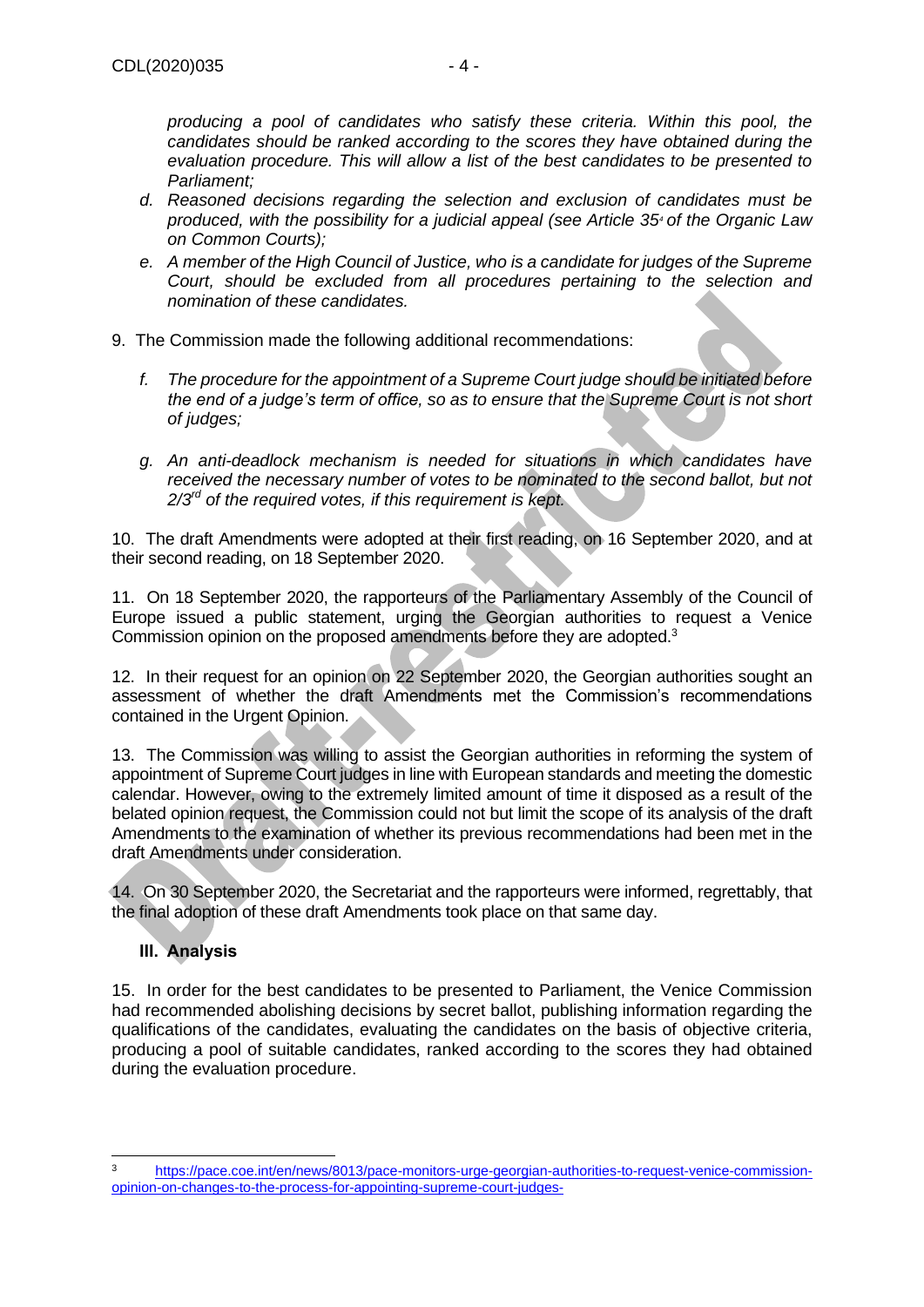16. The draft Amendments removes Article 34<sup>1</sup>.7 of the Organic Law on Common Courts, which sets out the voting procedure by secret ballot, whereby the High Council of Justice (hereinafter, the "HCoJ") selects candidates for the position of a Supreme Court judge.

17. The new selection procedure comprises the following steps:

- *an interview of each candidate at a public hearing (new Article 34<sup>1</sup> .10);*
- *an evaluation of each candidate by each HCoJ member according to the criteria set out in Article 35<sup>1</sup> (for candidates with no judicial experience) and 36<sup>4</sup> (for those with judicial experience) of the organic law, accompanied by the written justification for each score and for each justification of integrity;*
- *the publication on the website of the HCoJ of the scores and evaluations of each candidate together with the relevant reasoning (without disclosing the identity of the relevant HCoJ member); (new Article 34<sup>1</sup> .11);*
- *the vote on the interviews and evaluated candidates on the basis of the scores, evaluation and reasonings; additional numerical thresholds for competence and integrity are established for candidates to be admissible; written reasoning needs to be provided for each vote; the counting of the votes at a closed meeting of the HCoJ; the publication on the website of the HCoJ of the list of candidates admitted to the next stage together with the reasonings for the votes, without disclosing the identity of the relevant HCoJ member; (new Article 34<sup>1</sup> .12);*
- *the final vote on the list of candidates (the vote of at least two-thirds of all the members of the HCoJ is necessary to be elected); provision of written reasoning for each vote by each member of the HCoJ; publication of the list and the reasoning on the website of the HCoJ; (new Article 34<sup>1</sup> .13);*
- *the possibility for each HCoJ member to express a dissenting opinion in writing which is transmitted to Parliament and published on the website of the HCoJ;*
- *transmission to Parliament of all the information and documents published on the website of the HCoJ (new Article 34<sup>1</sup> .14);*
- in case of failure by Parliament to elect the new judges, a new selection from the list of *registered candidates is made (only once) according to the procedure of paragraph 13; publication on the website of the HCoJ is foreseen under the same rules; (new Article 34<sup>1</sup> .15);*
- *gathering of "credible" information on the registered candidates by the HCoJ (new Article 34<sup>2</sup> .1).*

18. It should be pointed out here that Georgia's situation is an unusual one and requires a very high level of transparency, which is not a standard to be expected in all states. This is owed to the fact that, in the past, the HCoJ had difficulty establishing its credibility in the Georgian system. The Venice Commission would therefore like to commend the detailed work done to redesign the evaluation and voting process to remove the secret ballot and provide more transparency by conducting candidate's interviews in public hearings and by providing written reasoning for each vote, which is made public. This information and written reasonings must also be conveyed to Parliament for their vote. This gives a considerable degree of transparency to the procedure and allows, in principle, to point to deficient, insufficient or contradictory motivation for the ranking of the suitable candidates. The decisions of the HCoJ will therefore be exposed to some public scrutiny. In the Commission's opinion, these amendments go in the right direction and meet the first part of the Commission's recommendation that *"reasoned decisions regarding the selection and exclusion of candidates must be produced".*

19. It is true that one could question the very need for a vote by the HCoJ on the candidates, once the assessments have been made and scores and evaluations are available, when the evaluation in and of itself should be enough to establish a pool of candidates. This is, however, a choice of the Georgian legislator. Nevertheless, during its series of virtual meetings, the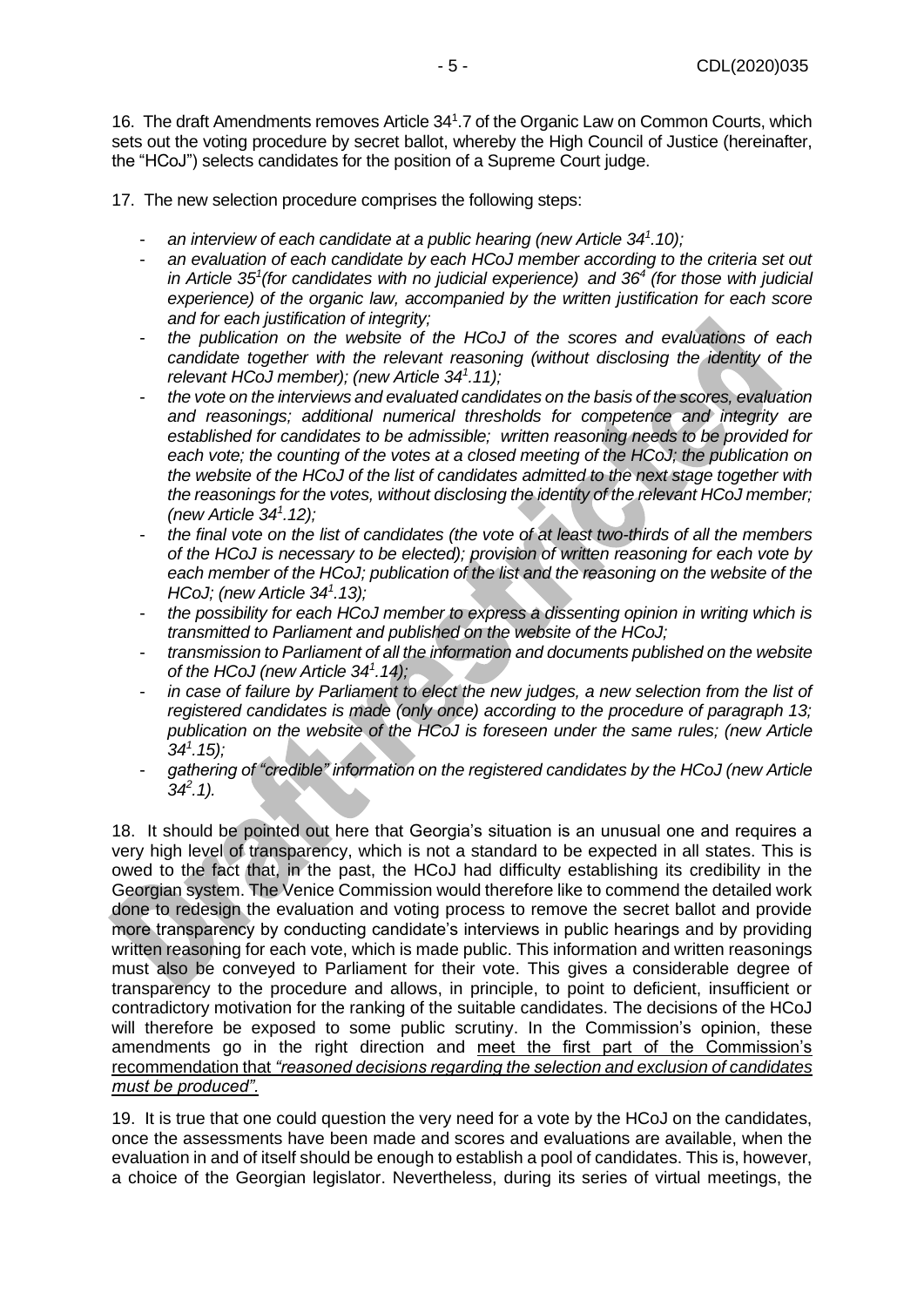Venice Commission delegation was informed that it was not mandatory for the members of the HCoJ to vote in compliance with the evaluation scores. Although the members would have to provide a special justification for their deviation, this is a matter of concern and appears to be inconsistent with a merit-based evaluation system.

20. The Commission notes that the identity of the HCoJ members in relation to each vote will not be disclosed and doing so would even expose them to (criminal) liability (the Secretariat was informed that this provision had been changed at the adoption of the draft Amendments on 30 September 2020 to mere "liability" without specifying whether it is criminal or other). Only in case a candidate complains about a decision of the HCoJ to the Qualifications Chamber of the Supreme Court shall the names of HCoJ members be revealed to the members of the Qualifications Chamber, the candidate and his or her representative and the representative of the HCoJ in those proceedings (not to the wider public).

21. The Commission considers that the disclosure of the identity of the members together with their votes would serve the purpose of enabling public scrutiny of the behaviour of the single members of the HCoJ, thus further enhancing the trust of the public in the HCoJ as a body. It would also serve as a deterrent from taking political or other irrelevant factors into consideration.

22. More importantly, the Commission notes that pursuant to new Article  $34<sup>3</sup>$ .1 a decision by the HCoJ may be challenged on the following grounds:

- *a. A member of High Council of Justice was biased during the candidate selection process;*
- *b. A member of High Council of Justice demonstrated a discriminatory approach during the candidate's selection process;*
- *c. A member of High Council of Justice exceeded his/her rights under the Georgian law thereby causing a violation of the candidate's rights or jeopardizing judicial independence;*
- *d. information on which the impugned decision rests is essentially false and the candidate has adduced relevant evidence to that effect;*
- *e. the candidate selection process was held in breach of the established legal procedure to an extent as to be able to essentially affect the final outcome.*

23. While it appears possible for an unsuccessful candidate to build a case in order to complain on grounds d. and e., grounds a., b. and c. are very difficult to argue or demonstrate, if the candidate does not know how each judge voted and justified his or her vote. Nondisclosure of the identity of the members of the HCoJ in connection with their votes therefore seems to go against the purpose of Article  $34<sup>3</sup>$ . Consideration might also be given to adding another ground to counterbalance ground c) above – notably if the member of the HCoJ does not fulfil his or her duty.

24. One of the key recommendations of the Commission (see recommendation d. in paragraph 7) was to introduce the possibility of appealing to a court against the decisions of the HCoJ on the selection of candidates for election by Parliament (see Article 35<sup>4</sup> of the Organic Law on Common Courts). In order for this recommendation to be met, and to render possible for unsuccessful candidates to complain under grounds  $a_i$ , b. and  $c_i$ . of Article 34 $^3$ , the Venice Commission recommends to provide for the disclosure, together with the votes and the reasonings, of the identity of the members of the HCoJ who cast the relevant votes.

25. The Commission assumed that when a complaint to the Qualifications Chamber of the Supreme Court is made, the procedure in the HCoJ for the selection of candidates is stayed while the matter is pending before the Court. If that is not the case according to existing Georgian law,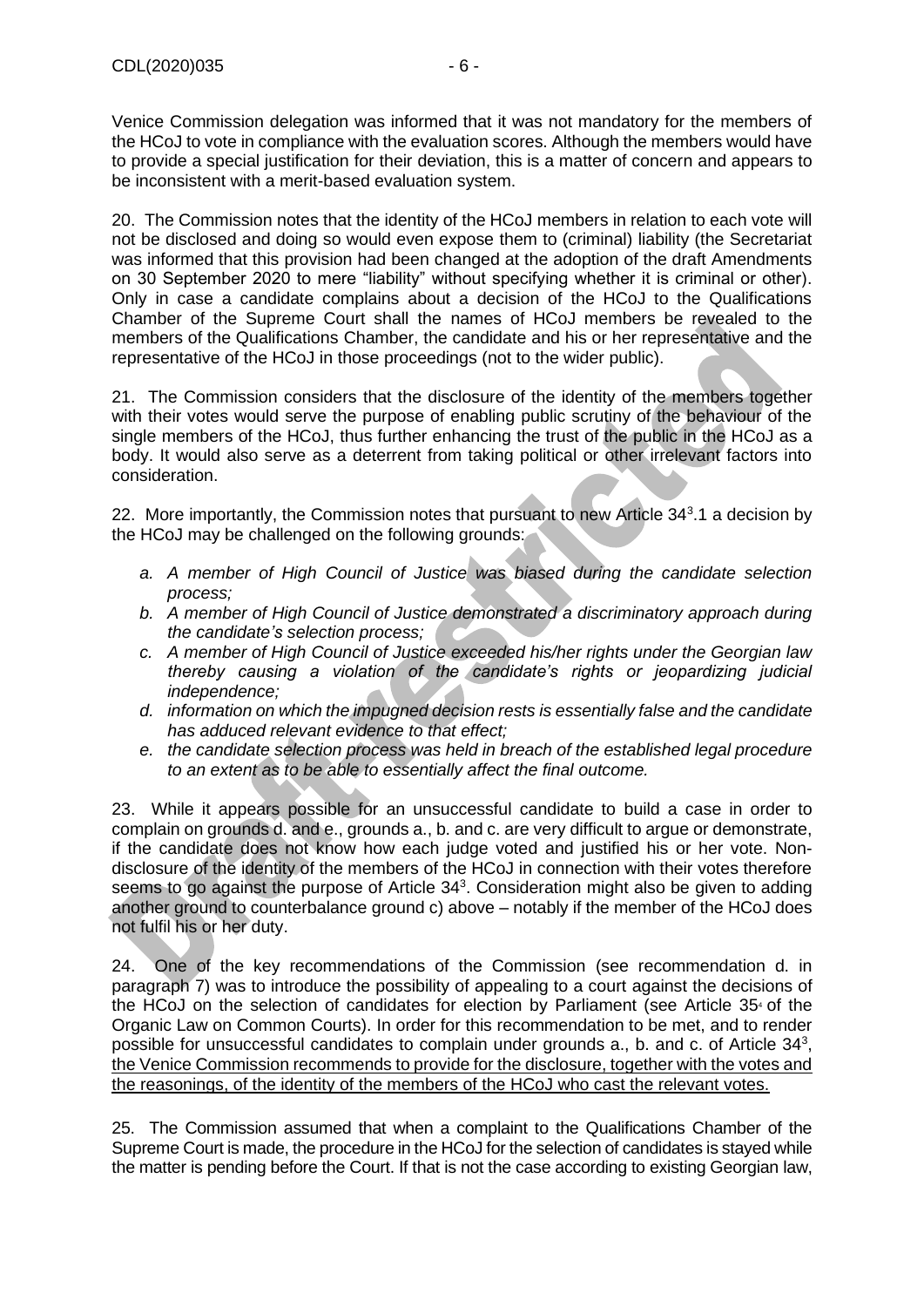consideration should be given to introducing a provision to that effect. Otherwise the vacant seats in the Court could be filled by Parliament by the time the matter is settled and thus there would be no effective remedy for the complainant.

26. Additionally problematic is the provision in Article 34<sup>3</sup> that "*If the Supreme Court Qualifications Chamber decides to cancel a High Council of Justice decision and remand the case to the Council for de novo review, the Council will, while heeding the decision of the Qualifications Chamber, review the matter of nominating the candidate to the Parliament for election to the Supreme Court anew and make a new decision to either present the candidate or to refuse nomination. A second decision of the High Council of Justice refusing to present a candidate to the Parliament for election in the Supreme Court may not be appealed any further."*

27. This provision gives discretion to the HCoJ to reiterate a decision which was annulled by the Qualifications Chamber, without the possibility to appeal this second decision. The Commission notes that the same composition of the HCoJ will be empowered to decide to maintain its originally flawed decision, even if one of its members was biased against a candidate, or discriminated against a candidate, or violated a candidate's rights, or jeopardised judicial independence, or where the decision was based on false information. Therefore, the Commission recommends that, in order for its recommendation under d. in paragraph 19 above to be met, the second decision by the HCoJ should also be open to a second and final appeal to the Qualifications Chamber of the Supreme Court. Consideration could be given to modifying the composition of the HCoJ for the second decision – by excluding those members who have been found to be biased or for other reasons provided under new Article 343.1 a)e) by the Qualifications Chamber of the Supreme Court.

28. With respect to the interview of candidates (new Article 341.10), although an organic law should not be overburdened (e.g. specifying the length of interviews, questions etc.), in order to ensure that all candidates are treated fairly and equally, the Commission recommends that reference be made to the need for equal treatment of candidates by following standardised interviews.

29. With respect to the final voting on the list of candidates, the Commission stresses that a high threshold has been introduced (two-thirds of all HCoJ members). This might lead to having to find a compromise by choosing candidates that have obtained low scores. This can have a negative effect on the judiciary's credibility in the long run. The Commission further reiterates its recommendation to envisage an anti-deadlock mechanism.

30. As concerns recommendations under a. in paragraph 7 above, it does not appear to have been taken into account as the eligibility criteria have not been modified, nor has an exemption from the need to sit a judicial examination been introduced for non-judge candidates in new Article 34<sup>1</sup> .11.

31. Recommendation b in paragraph 7 above was taken into account through a legislative amendment enacted on 1 May 2019.

32. Key recommendation e., and further recommendations f. and g. are not addressed by the draft Amendments.

### <span id="page-6-0"></span>**IV. Conclusion**

33. As concerns the recommendation that "*Conducting secret ballots in the High Judicial Council should be abolished; information regarding the qualifications of candidates should be made public*